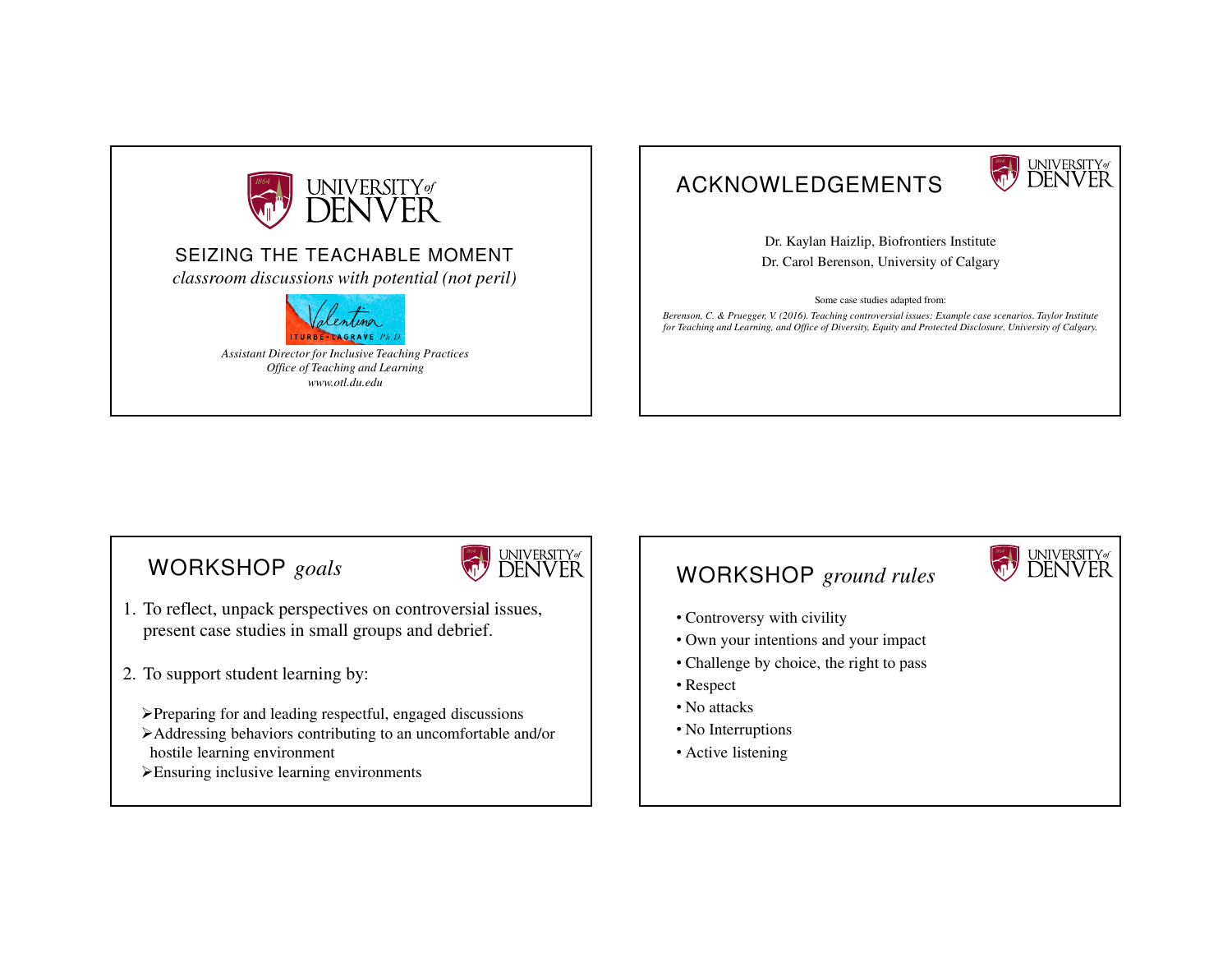## CHECKING IN *experiences*



#### **Take a minute to reflect and discuss with a partner and be prepared to share:**

• *Why you teach or might approach controversial issues inthe classroom?*

• *What do you want your students to get out of thesediscussions?*

#### TOPICS BECOME *controversial when…*



universityø<br>**DENVER** 

- *Students have competing values and interests;*
- *When they strongly disagree about statements, assertions, oractions;*
- *When the subject touches on some particular sensitivity (e.g. political or religious); or when they arouse an emotionalreaction.*
- *When topics relate to events in the past, to a current state of affairs, or to some future desired outcome.*

## UNIVERSITY<sub>of</sub> PERSPECTIVES *on controversial issues*

- Liberation Pedagogy *(i.e., Paulo Freire)*
- Civic Humanism *(i.e., Derek Bok)*
- Academic Detachment *(i.e., Stanley Fish)*

(Yale Center for Teaching and Learning, n.d.)

# LIBERATION *pedagogy*

- Become self-reflective: how is my experience shaping my thoughts?
- Become critically aware: both student and professor
- Bringing world into classroom
- Recognize that issues are real in our society: share your knowledge as amember of a particular group, even if you are a member of the dominant group
- Help recognize structures of oppression and address them
- Provide a mirror: how do we see our selves and others?
- Accept: it's okay to talk about this 'stuff'
- Validate students' life experiences.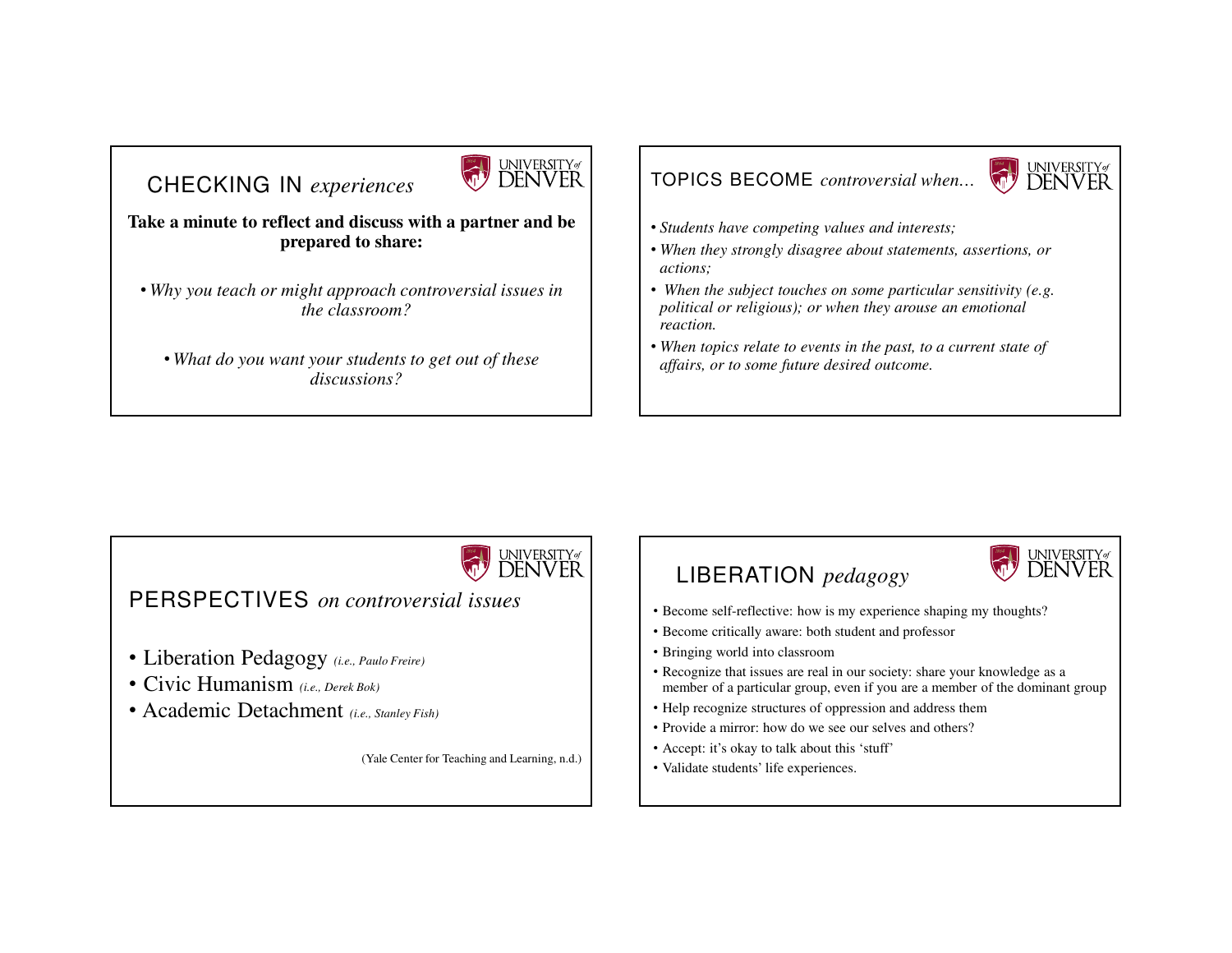### CIVIC *humanism*



- Encourage students to talk about and engage in controversial topics
- Learn to accept different opinions: being rational, not emotional
- Prepare students for life after the university so that they may engage in civil and collegial debate
- Students learn to work with those who are different from themselves
- To contribute to the vitality of the public sphere
- Teach students the language of the public sphere
- Weigh competing values without bias

#### ACADEMIC *detachment*



- To make controversial topics into objects of academic investigation
- Critical thinking
- Challenge assumptions
- To inquire as to the origins of controversy and the structure of competingarguments
- Time to think about large, complex issues
- More appreciation of complexity of issues and surface assumptions
- Raising awareness
- Presenting different perspectives

#### WHICH *approach is yours?*

*What aspects of each approach do you incorporate into your teaching?*



#### CASE *studies + debriefing*



- 1. What is happening in this case? What are the teaching andlearning issues here?
- 2. What could be done **now** to handle the situation and seize the teachable moment in order to transform understanding?
- 3. What could have **prevented** this from occurring in the first place?

**Share your expertise, what has worked for you?**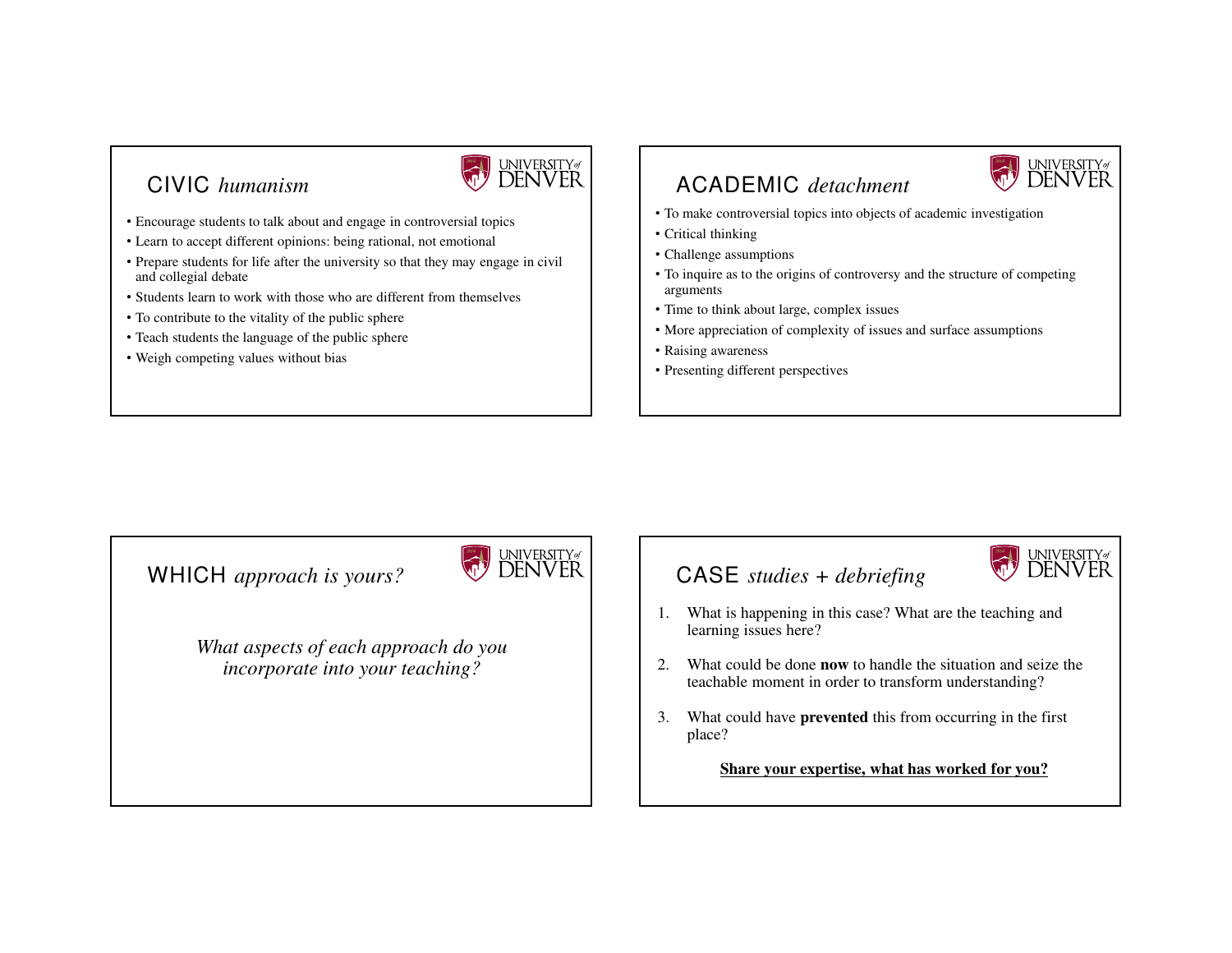

### CASE STUDY 1: *environmental science*

In your seminar course on climate science, you invite students to give presentations on news items that represent various arguments on the issues. Early on in the semester, a student introduces a news story about the impact of the rising sea-level on an inland community. Before the presenter is able to fully describe the story, a fellow student angrily interrupts to refute the legitimacy of the story. As the presenter tries to reply to the challenge, a larger argument breaks out among numerous members of the class. The situation is escalating.



### CASE STUDY 2: *English literature*

You are studying Jeffrey Eugenides's *The Virgin Suicides* in your English course and have thoughtfully contextualized the issues with gender and the surveillance of female behavior in the novel. What you didn't anticipate is that students would come to you unable to read the book because of their personal experience with suicide. In the first lecture, one student leaves the room in clear distress. Two additional students come to your office hours to respectfully request permission to be absent from the lectures on the book and forgo reading the book entirely. They also request that they are neither required to be examined or write on a book that dredges up painful feelings and past experience.

### CASE STUDY 3: *psychology*

You are teaching a large-enrollment psychology class and lecturing about the historical development of and ongoing changes to the Diagnostic and Statistical Manual of Mental Disorders. You note the removal of homosexuality as psychopathology in 1986 and the current view of the American Psychological Association that gender and sexual diversity are normative and positive variations of human sexuality. A group of students approach you after class to challenge you on this interpretation on religious grounds, suggesting that homosexuality is an abomination in the eyes of God and that conversion therapy is an acceptable practice. They indicate that others in the class are equally appalled by the biased way that the course is being taught.





### CASE STUDY 4: *education*

In a graduate education seminar, students get into pairs and share their preliminary ideas for their final research projects. You overhear one woman say "As a Latina, I'm really interested in looking at issues of equity in K-12" while her partner replies, "Do you really want to be known as the Latina complaining about all that stuff? That won't further your career."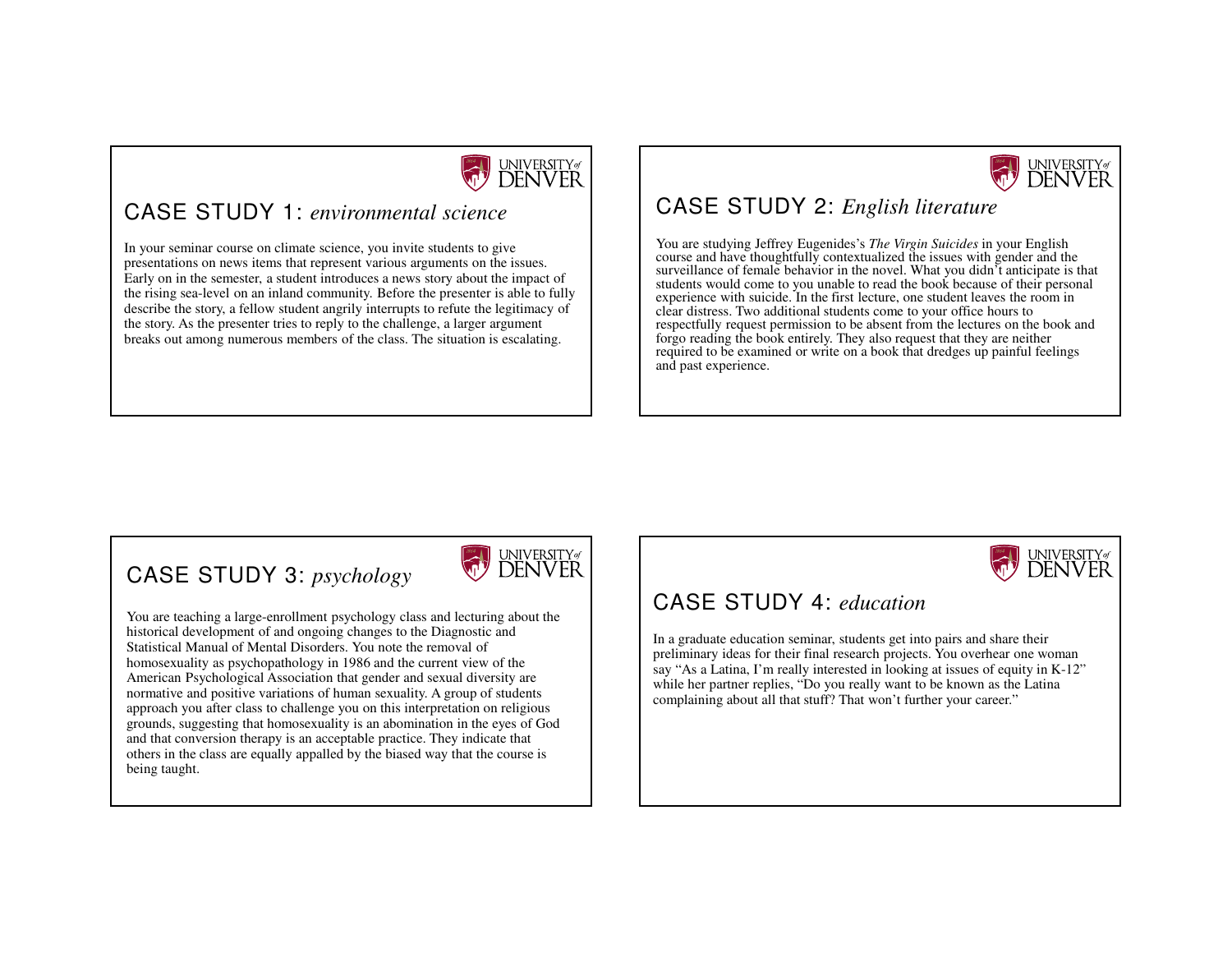#### PREPARE FOR ENGAGED DISCUSSION: *ground rules*



• Controversy with civility

- Own your intentions and your impact
- Challenge by choice and the right to pass
- Respect
- No attacks
- Interruptions
- Active listening
- Will students offer opinions without supporting evidence?
- How will students build on one another's comments; work toward shared understanding?
- How will discussions be moderated?
- How will students be encouraged to speak from experience without generalizing?
- How will students acknowledge offending another classmate during a discussion?

#### STUDENT *established ground rules*



universityø<br>DENVER

- Ask students to think about the best group discussions they have been a part of, and reflect on what made these discussions so satisfying.
- Next, ask students to think about the worst group discussions in which they haveparticipated and reflect on what made these discussions so unsatisfactory.
- For each of the positive characteristics identified, ask students to suggest three things thegroup could do to ensure that these characteristics are present.
- For each of the negative characteristics identified, ask students to suggest three things thegroup could do to ensure that these characteristics are not present.
- Use students' suggestions to draft a set of ground rules to which you all agree, and distributethem in writing.
- Periodically, ask the class to reflect on whether the ground rules established at the beginning of the semester are working, and make adjustments as necessary.

*Brookfield, S.D. & Preskill, S. (2005). Discussion as a Way of Teaching: Tools and Techniques for Democratic Classrooms (2nd ed.) San Francisco, CA: Jossey Bass.*

#### HANDLE HOT MOMENTS:

*recognize, assess and address (R-A-R)*

#### • RECOGNIZE *physical and emotional responses*Pause and take a deep breath, pay attention to how you are feeling

 Pay attention to how your students are feeling– *withdrawal, agitation, shaky voice, trembling, flushing, crying, etc.*

- ASSESS *in order to lower the affective filter*
	- Practice and cultivate active listening, paraphrase before speaking $\triangleright$  Consider diversity
	- Depersonalize and reframe
	- Connect the presenting issue to <sup>a</sup> larger narrative
	- Help students to think critically about the comment, ask questions
	- Unpack key terminology, concepts, ideas; answer *"how"…*
	- Give students five-minutes of reflective writing and follow with think-pair-share

#### HANDLE HOT MOMENTS:

*recognize, assess and address (R-A-R)*



- $\triangleright$  Provide students with an action item I want us to read/visit/watch/ listen to/write about/look up, etc.
- Direct students to legitimate resources
- Connect experience or key aspects of the experience to assignments *Please consider factors we have discussed in class, such as...*
- Minute paper / formative assessment to gauge student response
- Be available for students outside of class, consider offering <sup>a</sup> "coffee hour," inviting students to write youan email or come to your regularly scheduled office hours